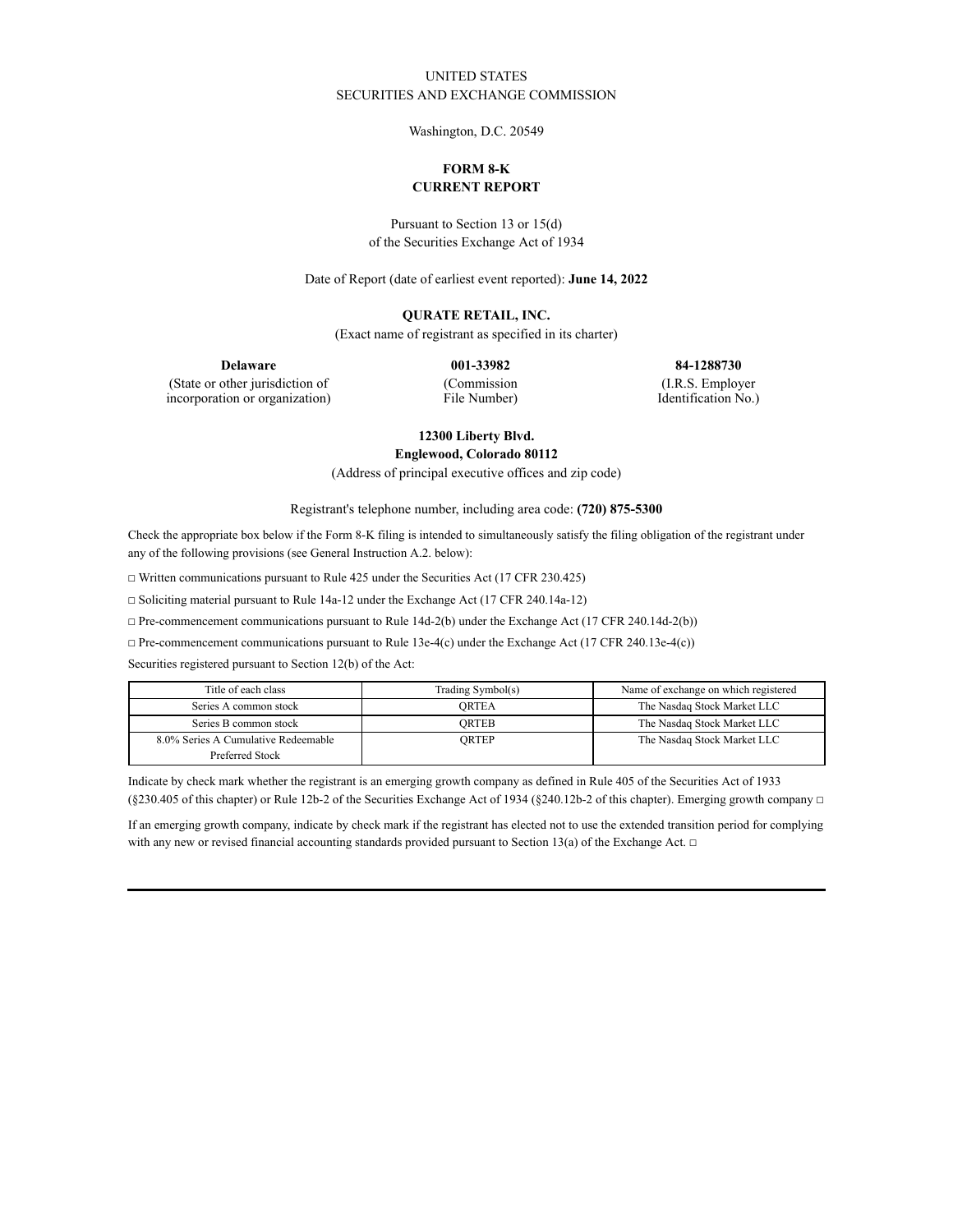#### **Item 5.07. Submission of Matters to a Vote of Security Holders**

At Qurate Retail, Inc.'s (the "Company") annual meeting of stockholders held on June 14, 2022, the following proposals were considered and acted upon by the stockholders of the Company: (1) a proposal to elect John C. Malone, M. Ian G. Gilchrist and Andrea L. Wong to continue serving as Class III members of the Company's board of directors until the 2025 annual meeting of stockholders or their earlier resignation or removal; and (2) a proposal to ratify the selection of KPMG LLP as the Company's independent auditors for the fiscal year ending December 31, 2022 (the "auditors ratification proposal"). The number of votes cast for, against or withheld, as well as the number of abstentions and broker non-votes as to each proposal are set forth below.

#### 1. Election of the following Nominees to the Company's Board of Directors

| <b>Director Nominee</b> | Votes For   | Votes Withheld | <b>Broker Non-Votes</b> |
|-------------------------|-------------|----------------|-------------------------|
| John C. Malone          | 341.596.008 | 35.562.444     | 33.884.517              |
| M. Ian G. Gilchrist     | 367.129.407 | 10.029.045     | 33.884.517              |
| Andrea L. Wong          | 311.435.287 | 65.723.165     | 33.884.517              |

Accordingly, the foregoing nominees were re-elected to the Company's board of directors.

## 2. The Auditors Ratification Proposal

| √otes<br>For               | votes<br><b>\gainst</b> | bstentions.      | <b>Votes</b><br>Broker<br>Non- |
|----------------------------|-------------------------|------------------|--------------------------------|
| 994<br>305<br>504<br>- - - | $\Lambda$               | $\Omega$<br>165. | $\overline{\phantom{a}}$       |

Accordingly, the auditors ratification proposal was approved.